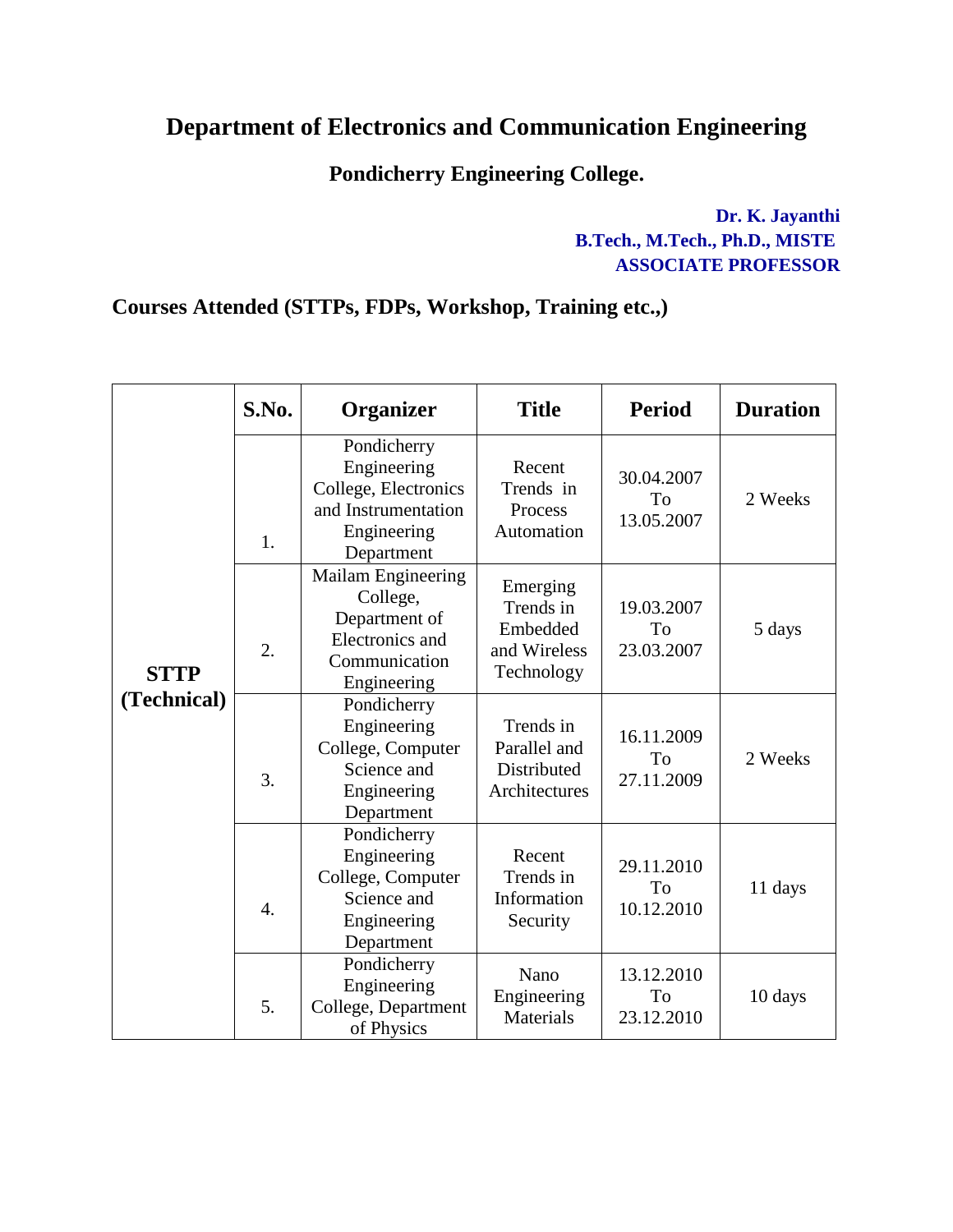|                            | 6.  | Pondicherry<br>Engineering<br>College, Computer<br>Science and<br>Engineering<br>Department | Design of<br>Embedded<br>Systems-<br>Issues and<br>Challenges                                                                                               | 16.04.2012<br>To<br>27.04.2012         | 2 Weeks   |
|----------------------------|-----|---------------------------------------------------------------------------------------------|-------------------------------------------------------------------------------------------------------------------------------------------------------------|----------------------------------------|-----------|
| <b>STTP</b><br>(Technical) | 7.  | Department of CSE,<br>PEC, Puducherry                                                       | <b>AICTE</b><br>sponsored<br>SDP on<br>"Design of<br>Embedded<br>Systems-<br>Issues and<br>Challenges"                                                      | $(16^{th}$ to $27^{th}$<br>April 2012) | Two weeks |
|                            | 8.  | Department of EEE,<br>PEC, Puducherry                                                       | <b>TEQIP</b><br>sponsored<br>FDP on<br>"Emphasis on<br>smart<br>operation and<br>Control of<br>Power<br>Markets using<br>Power<br>Electronic<br>Components" | $(19th$ to $23rd$<br>Nov. 2012)        | One week  |
|                            | 9.  | Department of ECE,<br>PEC, Puducherry                                                       | <b>AICTE</b><br>sponsored<br>FDP on<br>"Security in<br>Wireless<br>heterogeneous<br>Networks –<br>Issues and<br>Challenges"                                 | $(15^{th}$ to $26^{th}$<br>April 2013) | Two weeks |
|                            | 10. | Department of CSE,<br>PEC, Puducherry                                                       | <b>AICTE</b><br>sponsored<br>FDP on<br>Advances in<br>Software<br>Architecture,<br>Engineering,<br>Modelling<br>Tools and<br>Programming<br>Practices       | $(27th$ May to<br>$7th$ June<br>2013)  | Two weeks |